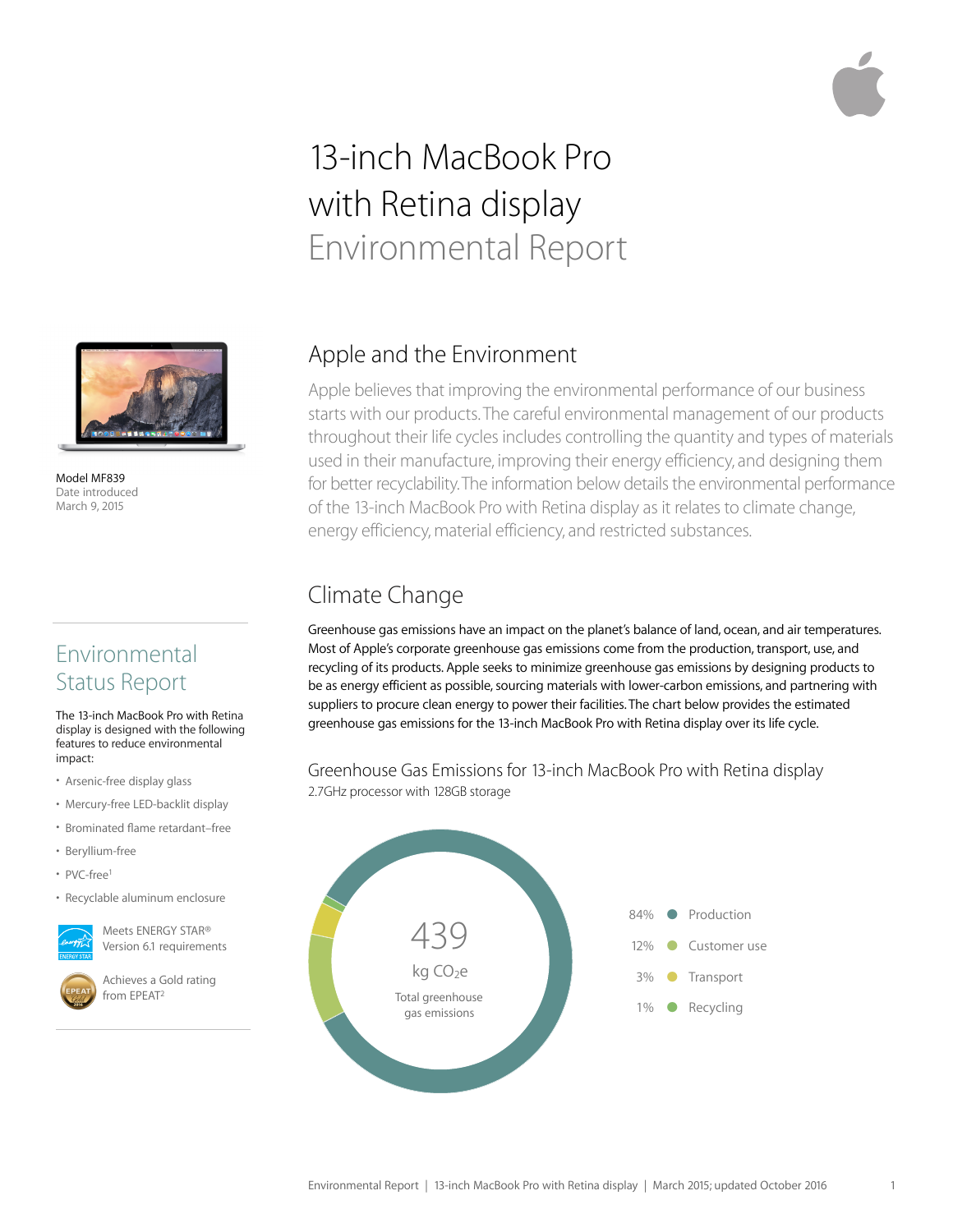

#### **Battery design**

The 13-inch MacBook Pro with Retina display features a lithium-ion polymer battery chemistry that is free of lead, cadmium, and mercury. This allows for an extended lifespan and is designed to deliver up to 1000 full charge and discharge cycles before it reaches 80 percent of its original capacity. In addition, adaptive charging reduces the wear and tear on the battery, giving it a lifespan of up to five years.

# Energy Efficiency

Because one of the largest portions of product-related greenhouse gas emissions results from actual use, energy efficiency is a key part of each product's design. Apple products use power-efficient components and software that can intelligently power them down during periods of inactivity. The result is that MacBook Pro with Retina display is energy efficient right out of the box.

The 13-inch MacBook Pro with Retina display outperforms the stringent requirements of the ENERGY STAR Program Requirements for Computers Version 6.1. It has been designed to be energy efficient, consuming 33 percent less energy than the original 13-inch MacBook Pro with Retina display. The following table details power consumed in different use modes.

| Mode                     | 100V   | 115V   | 230V   |
|--------------------------|--------|--------|--------|
| Off                      | 0.24W  | 0.24W  | 0.26W  |
| Sleep                    | 0.86W  | 0.87W  | 0.91W  |
| Idle-Display on          | 4.51W  | 4.67W  | 4.66W  |
| Power adapter, no-load   | 0.004W | 0.005W | 0.019W |
| Power adapter efficiency | 89.6%  | 90.2%  | 89.7%  |

#### Power Consumption for 13-inch MacBook Pro with Retina display

### Material Efficiency

Apple's ultracompact product and packaging designs lead the industry in material efficiency. Reducing the material footprint of a product helps maximize shipping efficiency. It also helps reduce energy consumed during production, and material waste generated at the end of the product's life. The 13-inch MacBook Pro with Retina display enclosure is made of aluminum and other materials highly desired by recyclers. The chart below details the materials used in this model.<sup>3</sup>

Material Use for 13-inch MacBook Pro with Retina display

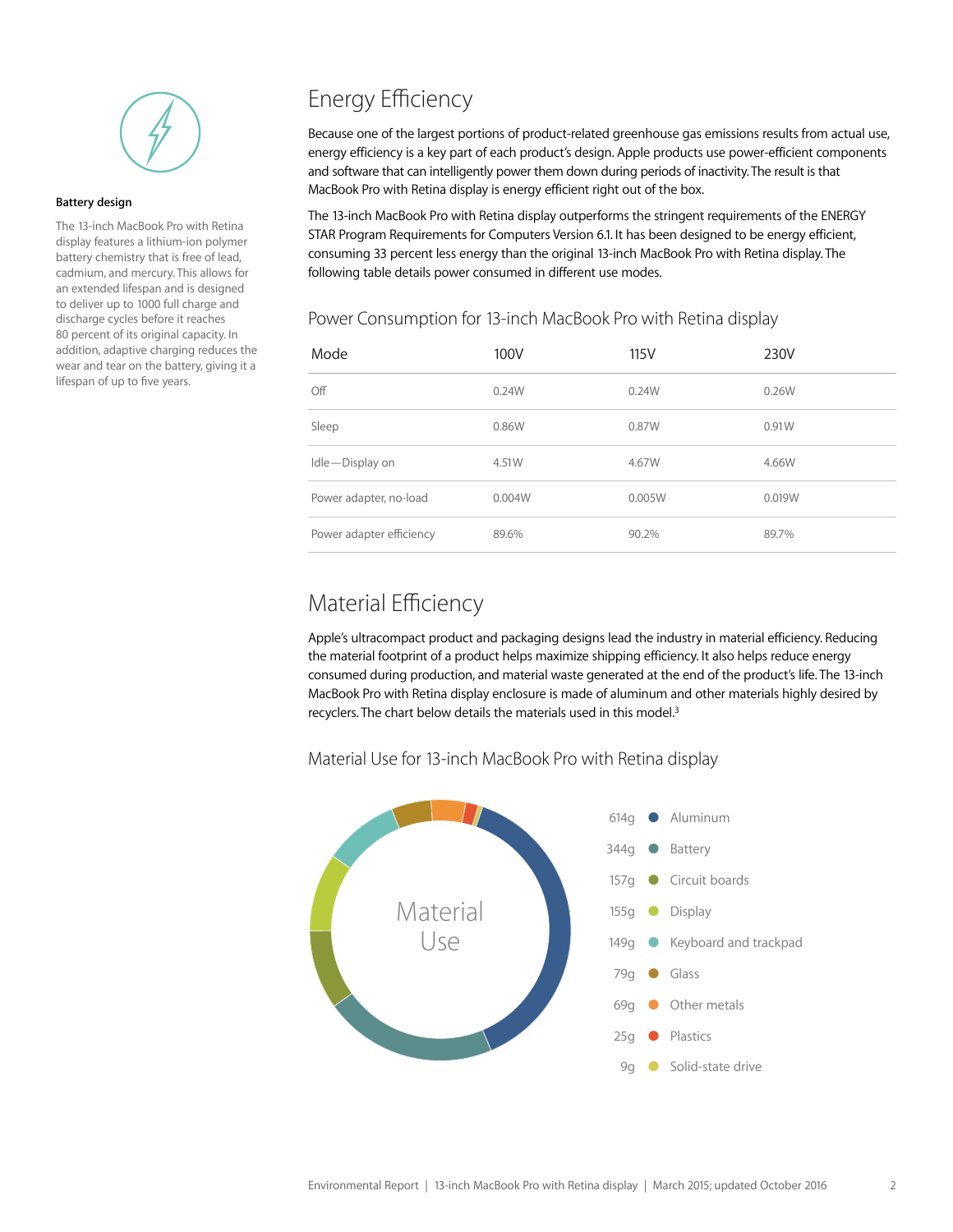

U.S. retail packaging of the 13-inch MacBook Pro with Retina display contains an average of 23 percent recycled content by weight.

# Packaging

The packaging for the 13-inch MacBook Pro with Retina display is highly recyclable. The packaging fibers in the retail box are made from recycled content or sustainably managed forests. In addition, the packaging uses corrugated cardboard made from a minimum of 40 percent recycled content, and molded fiber made entirely from recycled content. The following table details the materials used in its packaging.

#### Packaging Breakdown for 13-inch MacBook Pro with Retina display

| Material                      | Retail box | Retail and shipping box |
|-------------------------------|------------|-------------------------|
| Paper (corrugate, paperboard) | 325q       | 673q                    |
| Molded fiber                  |            | 291q                    |
| High-impact polystyrene       | 191q       | 191q                    |
| Other plastics                | 19q        | 19g                     |

## Restricted Substances

Apple has long taken a leadership role in restricting harmful substances from its products and packaging. As part of this strategy, all Apple products comply with the strict European Directive on the Restriction of the Use of Certain Hazardous Substances in Electrical and Electronic Equipment, also known as the RoHS Directive. Examples of materials restricted by RoHS include lead, mercury, cadmium, hexavalent chromium, and the brominated flame retardants (BFRs) PBB and PBDE. The 13-inch MacBook Pro with Retina display goes even further than the requirements of the RoHS Directive by incorporating the following more aggressive restrictions:

- Arsenic-free display glass
- Mercury-free LED-backlit display
- BFR-free
- Beryllium-free
- PVC-free internal cables and power adapter DC cable
- PVC-free AC power cord available in all regions except India and South Korea



### Recycling

Through ultra-efficient design and the use of highly recyclable materials, Apple has minimized material waste at the product's end of life. In addition, Apple offers and participates in various product take-back and recycling programs in 99 percent of the countries where Apple products are sold. All products are processed in the country or region in which they are collected. For more information on how to take advantage of these programs, visit [www.apple.com/recycling.](http://www.apple.com/recycling)